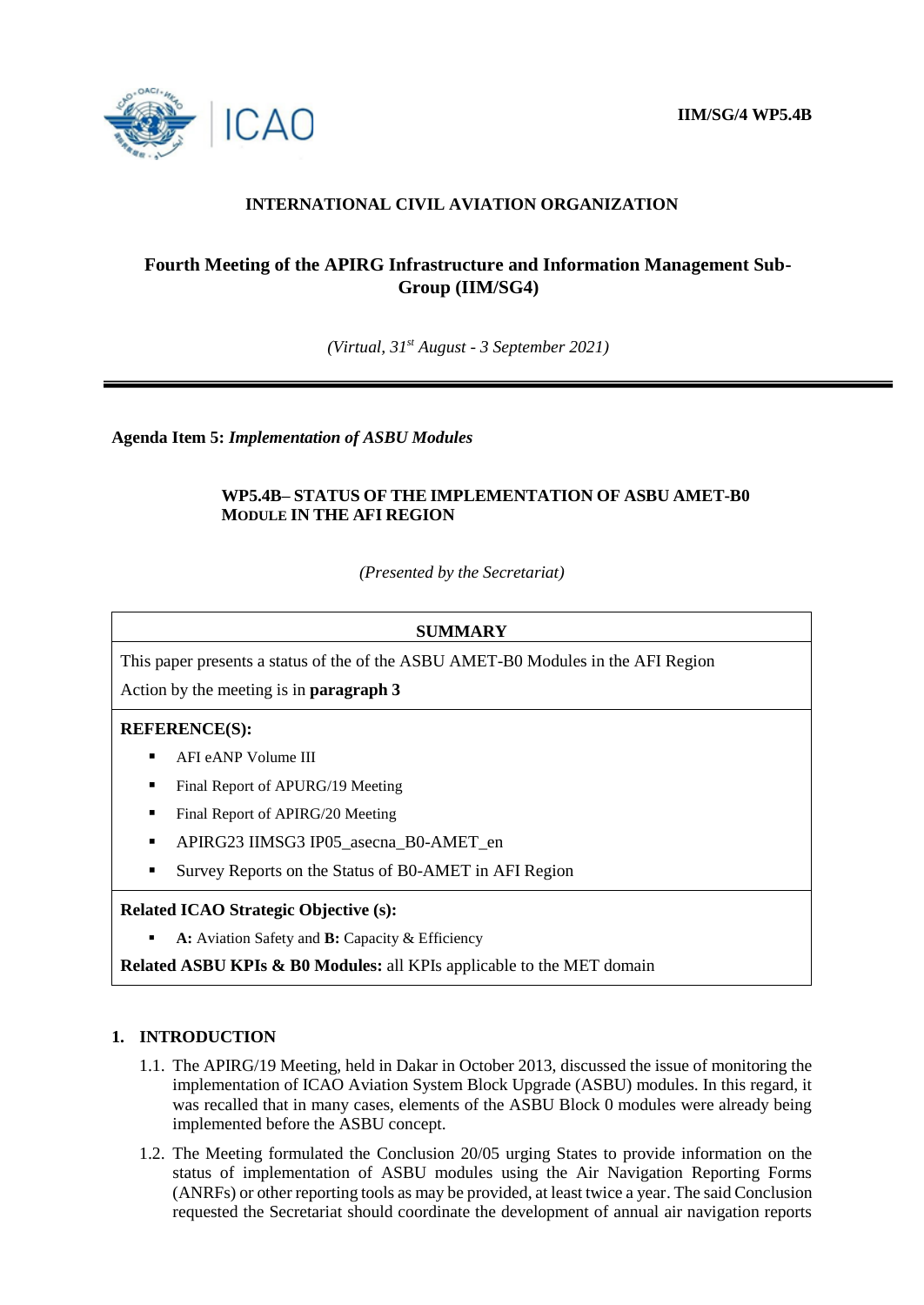reflecting the status of implementation of ASBU modules, to be presented to the APIRG through its Project Coordination Committee (APCC).

## **2. DISCUSSIONS**

- 2.1. APIRG/19 Meeting identified the Module *AMET-B0 Meteorological Information Supporting Enhanced Operational Efficiency and Safety* as an essential (E) module with priority 1 n the AFI Region, and as such, stands for immediate implementation.
- 2.2. The AMET-B0 module aims at implementing the following services to supports flexible airspace management, improved situational awareness and collaborative decision-making, and dynamically-optimized flight trajectory planning:
	- a) WAFS services (SADIS FTP /WIFS)
	- b) IAVW
	- c) Tropical cyclone watch
	- d) Aerodrome warnings
	- e) Wind shear warnings and alerts
	- f) SIGMET
	- g) QMS/MET
	- h) OPMET Information (METAR, SPECI, TAF,)
- 2.3. The implementation targets, the performance indicators /supporting metrics and the challenges are provided in the Appendix 3.0A to APIRG/19 final report.
- 2.4. The status of the implementation of AMET-B0 module was provides by some ANSPs at the Third Meeting of the APIRG IIM/SG held virtually in 2020. Some data on the regarding the status of AMET-B0 in AFI Region have been collected through ongoing surveys undertaken by ESAF and WACAF Offices in 2021. The following graphics present a view of the status of AMET-B0 module for WACAF States.